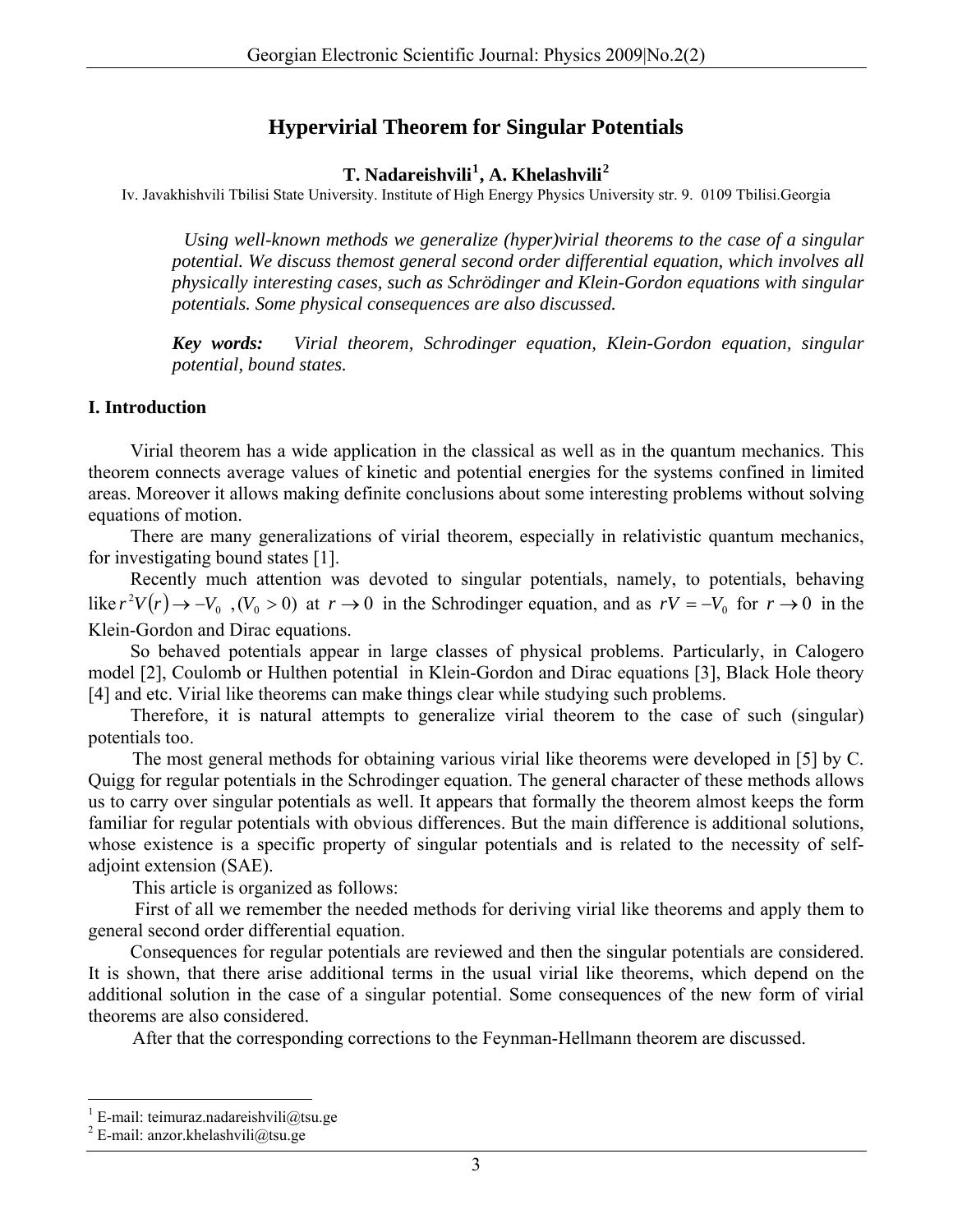#### **II. Derivation of Hypervirial (generalized virial) Theorems**

Let us consider the second order differential equation of the most general form (exclusion of the first derivative terms is always possible by using a suitable transformation [6])

$$
u''(r) + L(r)u(r) = 0,
$$
\n(2.1)

where  $L(r)$  is an arbitrary function of r. Central potential in three-dimensions will be important for us in what follow. Exactly to equation (2.1) reduces the radial Schrodinger equation with  $0 < r < \infty$ . Even the one-dimensional case may be investigated on the same foot, as well, where <∞− *x* < ∞. In the following some of physical requirements will be used to restrict this function, L(r).

Now we proceed to the methods of C.Quigg [5]. Let us multiply  $(2.1)$  by  $fu'$  and integrate in the interval  $(0, \infty)$ . (here  $f(r)$  is an arbitrary three-time differentiable function, which will be specified below). We derive

$$
-\int_{0}^{\infty} fu'u'' dr = \int_{0}^{\infty} fLuu' dr
$$
 (2.2)

Let us mention that using the following relations  $u'u'' = \frac{1}{2} (u')^2$ 2  $u'u'' = \frac{1}{2}(u')^2$  and  $uu' = \frac{1}{2}(u^2)$ 2  $uu' = \frac{1}{2}(u^2)'$ , one can perform partial integration in (2.2).

$$
-f[u']^{2}\Big|_{0}^{\infty}+\int_{0}^{\infty}f'[u']^{2}dr=fLu^{2}\Big|_{0}^{\infty}-\int_{0}^{\infty}fLu^{2}dr-\int_{0}^{\infty}fLu'u^{2}dr
$$
\n(2.3)

For bound states  $u, u' \rightarrow 0$  at large distances and therefore one neglects contributions from the upper boundary in  $(2.3)$ , if  $f$  and  $L$  are restricted as follows

$$
\lim_{r \to \infty} f u'^2 \to 0; \qquad \lim_{r \to \infty} f u^2 \to 0
$$
\n(2.4)

(For scattering problems  $u, u'$  are not decreasing functions and the conditions (2.4) may not be satisfied, except the special choice of  $f$ ).

Therefore there remain expressions in (2.3) only at lower boundary

$$
fu'^2\Big|_0 + \int_0^\infty fu'^2 dr = -fLu^2\Big|_0 - \langle fL \rangle - \langle fL' \rangle,\tag{2.5}
$$

where  $\leq$   $>$  denotes averaging by means of *u* function. For example,

$$
\langle fL \rangle = \int_{0}^{\infty} fLu^{2} dr
$$
 (2.6)

Perform partial integration in the second term of RHS of eq. (2.5), using evident relation  $(uu')' = u'u' + uu''$ . It follows

$$
I = \int_{0}^{\infty} f' u'^2 dr = f' u u' \bigg|_{0}^{\infty} - \int_{0}^{\infty} f' u u'' dr - \int_{0}^{\infty} f'' u u' dr \tag{2.7}
$$

For bound states the first term on RHS at the upper limit may be neglected, if

$$
\lim_{r \to \infty} f \, l\,u' \to 0 \tag{2.8}
$$

Now let us integrate the last term on RHS of (2.7)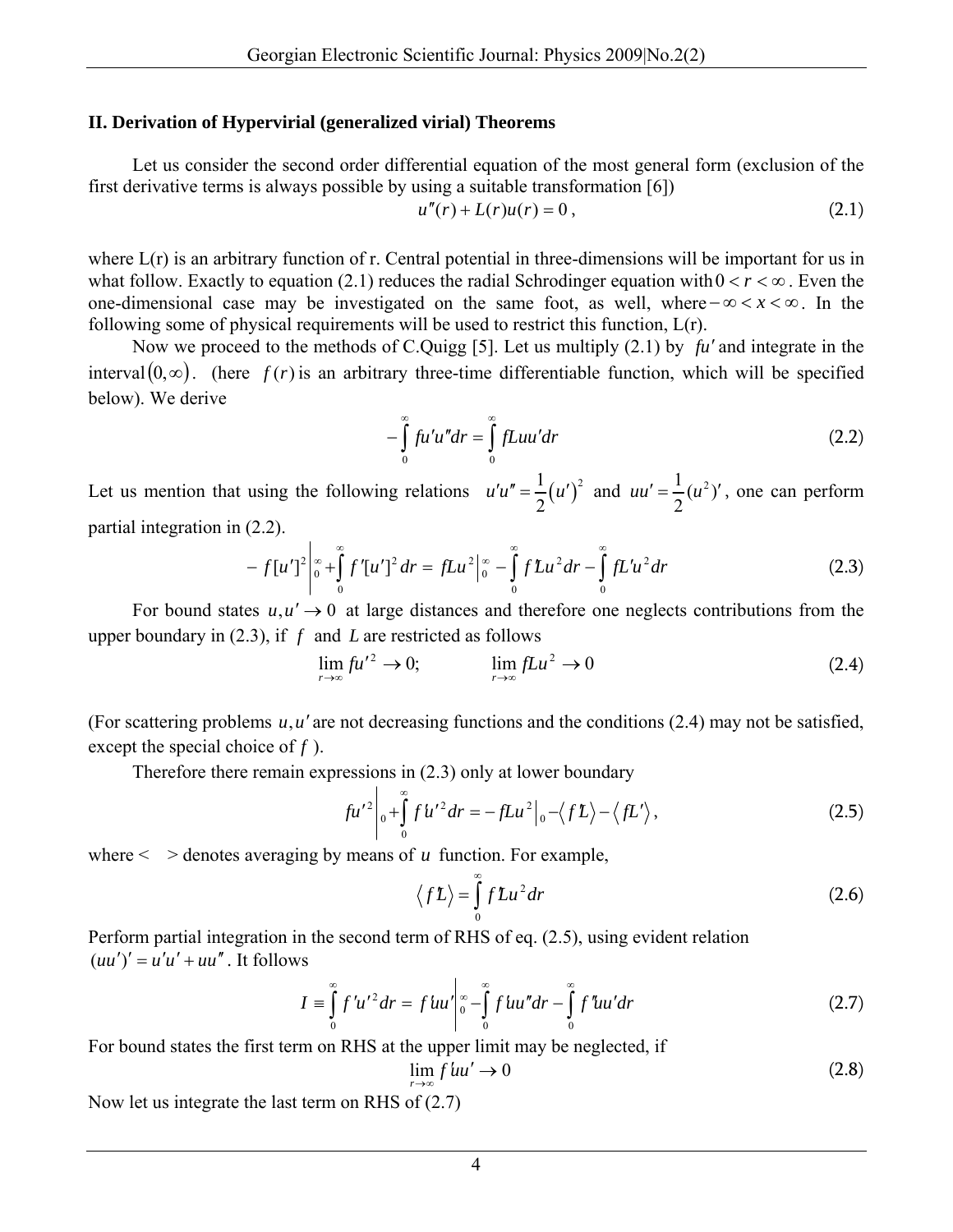$$
I_1 = \int_0^\infty f'' u u' dr = \frac{1}{2} \int_0^\infty f'' (u^2)' dr = \frac{1}{2} f'' u^2 \bigg|_0^\infty - \frac{1}{2} < f''' > \tag{2.9}
$$

For bound states  $f$  must be restricted as follows

$$
\lim_{r \to \infty} f'' u^2 \to 0 \tag{2.10}
$$

Therefore, we have (taking into account the equation of motion (2.1))

$$
I = -f' \ln \left|_0 + \frac{f}{2} f'' + \frac{1}{2} f'' + \frac{1}{2} f''' \right| > \frac{1}{2} < f''' > \tag{2.11}
$$

Finally, from (2.5) and (2.11) we derive the following hypervirial theorem for bound states:

$$
\left\{ fu'^2 - f'uu' + \frac{1}{2} f''u^2 - fuu'' \right\}_{r=0} = -2 < f\mathcal{L} > -\left\langle f\mathcal{L}^\prime > -\frac{1}{2} < f''' > \right. \tag{2.12}
$$

For scattering states (2.4), (2.8) and (2.10) restrictions are not satisfied and instead of (2.12) we have

$$
-\left\{ fu'^2 - fuu' + \frac{1}{2} f'u^2 - fuu'' \right\}_{r=\infty} + \left\{ fu'^2 - fuu' + \frac{1}{2} f'u^2 - fuu'' \right\}_{r=0} =
$$
  
= -2 < fL > - < fL' > -\frac{1}{2} < f''' > (2.13)

After substitution here *u* function at infinity corresponding hypervirial theorem can be derived for scattering problems as well.

Now let us make some comments in connection which (2.12) about restrictions on *f* :

(a) Because  $\leq$   $>$  means averaging by *u*-functions, *f* must be such, that corresponding integrals do exist.

(b) When  $f = r^q \ (q \ge -2l)$ , then (2.12) coincides with (2.27) of the paper [7], where only the Schrödinger equation is considered, i.e.

$$
L = 2m \left[ E - V - \frac{l(l+1)}{2mr^2} \right]
$$
 (2.14)

with regular V.

Let us note that the choice  $f = r^q$  satisfies (2.4), (2.8) and (2.10) restrictions.

(c) The expression (2.12) for arbitrary *f* is derived in [8], but in that paper, as well as in [7], only the Schrodinger equation was considered.

#### **III. Some Applications of Hypervirial Theorem**

Choosing  $f$ , one can obtain several interesting expressions from  $(2.12)$ . Let us consider some of them.

Consider a particular case for  $L(r)$  in (2.1)

$$
L = A(r) - \frac{s(s+1)}{r^2}, \quad s \ge 0
$$
\n(3.1)

i.e. we separate a centrifugal term.

We use here a general notation  $A(r)$  instead of (2.14) because a lot of physical equations reduce to the form, like (3.1), where potential participates in different manners.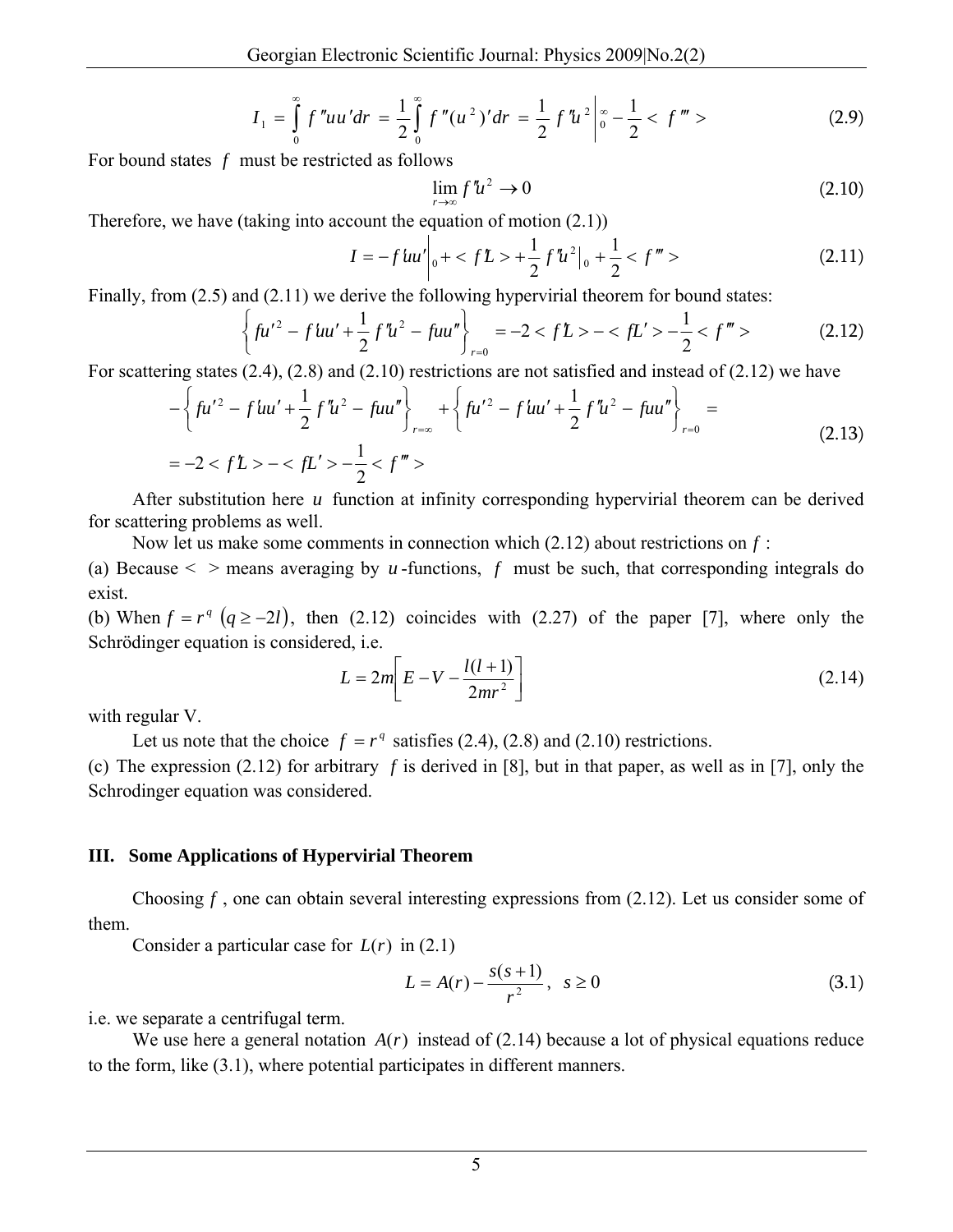It is necessary to make distinction between two cases:  $\lim_{r\to 0} r^2 A(r) = 0$  (regular) and  $\lim_{r\to 0} r^2 A(r) \neq 0$  (singular).

Consider each of them in detail:

(i) **regular case**, when

$$
\lim_{r \to 0} r^2 A(r) = 0
$$
 (3.2)

It is easy to guess, that only regular potentials

$$
\lim_{r \to 0} r^2 V(r) = 0
$$
 (3.3)

obey (3.2) in the case of the Schrödinger equation (if we take  $s = l$ ;  $l = 0,1,2$ ).

While, for example, for one- and two-particle Klein-Gordon equations (3.2) is satisfied if

$$
\lim_{r \to 0} rV(r) = 0 \tag{3.4}
$$

When  $(3.2)$  is satisfied it follows the following behavior of wave function at the origin

$$
\mu_{r \to 0} \approx a_s r^{s+1} + b_s r^{-s}
$$
 (3.5)

The second term in (3.5) does not obey the condition of hermitianity for Hamiltonian [9,10] and radial momentum operator  $p_r = -i(\frac{\partial}{\partial r} + \frac{1}{r})$  $p_r = -i(\frac{\sigma}{\partial r} + \frac{1}{r})$  $=-i(\frac{\partial}{\partial}+1)[11]$ , which is imposed on the wave function at the origin

$$
\lim_{r \to 0} rR(r) = \lim_{r \to 0} u(r) = u(0) = 0 \tag{3.6}
$$

 Therefore it is forbidden as a rule (see, any textbook in quantum mechanics). Then at small distances only the first term remains

$$
u_s \approx a_s r^{s+1} \tag{3.7}
$$

Substituting this into (2.12) one obtains

$$
a_s^2 \left\{ r^{2s} \left[ (s+1)f - (s+1)f' + \frac{r^2}{2} f'' \right] \right\}_{r=0} = -2 < fA > -< fA' > +
$$
\n(3.8)

$$
+2s(s+1) < \frac{f'}{r^2} - \frac{f}{r^3} > -\frac{1}{2} < f'''>
$$

Now consider special form for *f* [5]

$$
f = r^q \tag{3.9}
$$

We have

$$
\left\{ (s+1)(1-q) + \frac{1}{2}q(q-1) \right\} a_s^2 r^{q+2s} \big|_{r=0} = -\langle 2qr^{q-1}A + r^q A' \rangle -
$$
  
 
$$
-\left[ 2s(s+1)(1-q) + \frac{1}{2}q(q-1)(q-2) \right] \langle r^{q-3} \rangle
$$
 (3.10)

In order the LHS of this expression not to be divergent at  $r = 0$ , we must require

$$
q \ge -2s \tag{3.11}
$$

Therefore, (3.10) becomes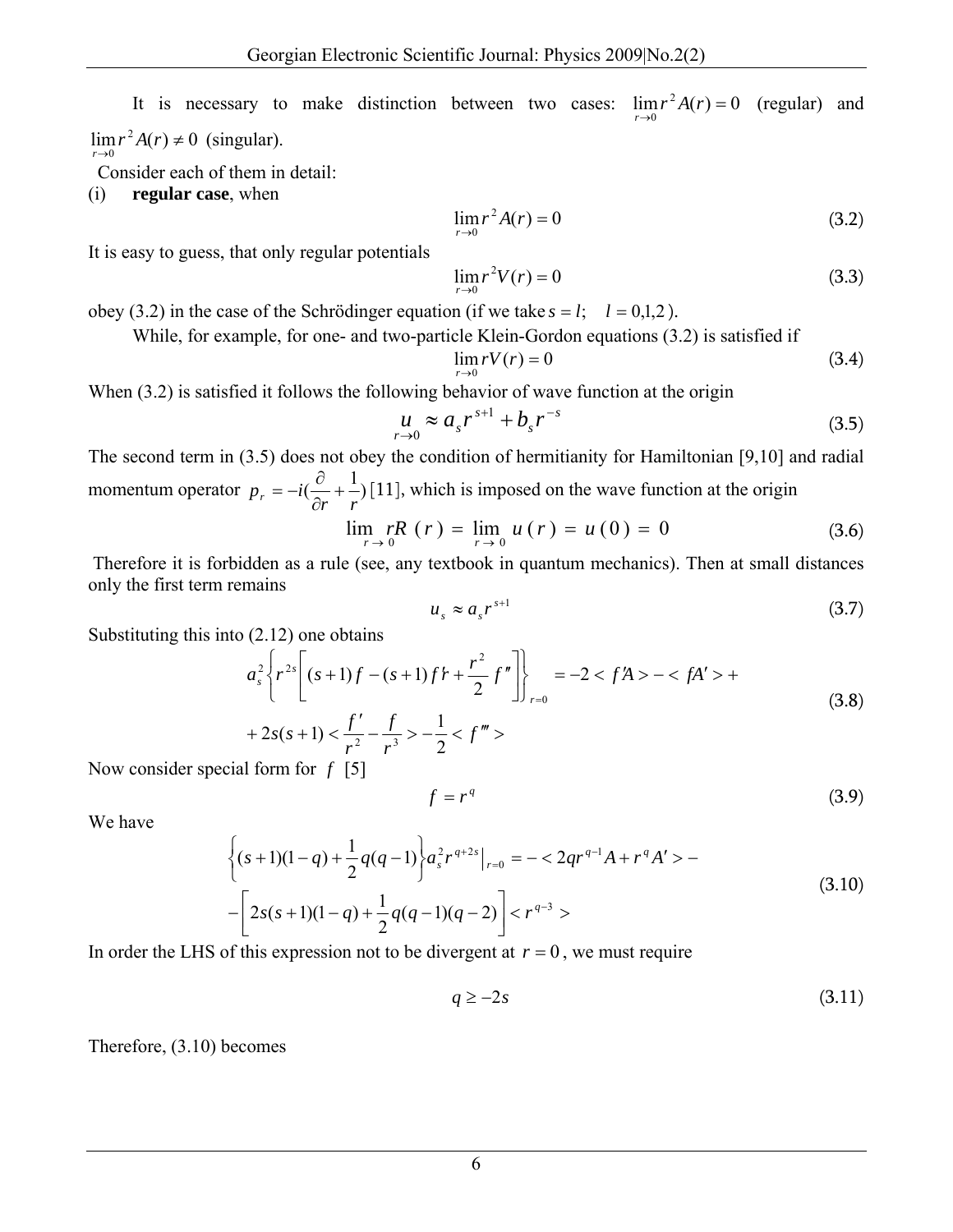$$
(2s+1)^2 a_s^2 \delta_{q,-2s} =
$$
  
= - $2qr^{q-1}A + r^qA' + \left[2s(s+1)(1-q) + \frac{1}{2}q(q-1)(q-2)\right]r^{q-3}$  (3.12)

It must be noted that (3.12) is a generalization of the relation (2.30) from the paper [5] where only the Schrodinger equation was considered.

Let us now consider various interesting values of  $q$  in (3.12):

a)  $q = 1$ 

Then it follows from (3.12) that

$$
\langle 2A + rA' \rangle = 0 \tag{3.13}
$$

In case of Schrodinger equation, when

$$
A = 2m(E - V) \tag{3.14}
$$

we derive

$$
E = \left\langle V + \frac{1}{2} r V' \right\rangle, \tag{3.15}
$$

which is the usual virial theorem

$$
\langle T \rangle = \frac{1}{2} \langle rV' \rangle \tag{3.16}
$$

b)  $q = -2l$ 

Taking into account separability of the total wave function

$$
\psi(r,\theta,\varphi) = R_{ne}(r)Y_{em}(\theta,\varphi) = \frac{u_{n,e}(r)}{r}Y_{em}(\theta,\varphi)
$$
\n(3.17)

we derive

$$
(2l+1)^2 \Big| R_{n,e}^{(e)}(0) \Big|^2 = (l!)^2 < 4l \frac{A}{r^{2l+1}} - \frac{A'}{r^{2l}} >_{n,e} \tag{3.18}
$$

Here  $R_{n,e}^{(e)}(0)$  is the lth order derivative of radial wave function at the origin. (3.18) generalizes eq. (1.4) of [7] for Schrodinger equation

$$
(2l+1)^{2} \Big| R_{n,e}^{(e)}(0) \Big|^{2} = 2m(l!)^{2} \Bigg[ \Big\langle \frac{1}{r'} \frac{dV}{dr} \Big\rangle_{l} + 4l \Big\langle \frac{E-V}{r^{2l+1}} \Big\rangle \Bigg] \tag{3.19}
$$

c)  $q=0$ , i.e.  $f = const$ 

This case is well-known in the Schrodinger equation [5, 8]. Now it follows from (2.12):

$$
\langle u'^2 - u u'' \rangle_{r=0} = - \langle L' \rangle \tag{3.20}
$$

or

$$
(l+1)a_l^2 r^{2l}\big|_{r=0} = -\langle A'(r) \rangle - \left\langle \frac{2l(l+1)}{r^3} \right\rangle \tag{3.21}
$$

If now we take  $l = 0$ , then

$$
a_0^2 = (u_0)^{2}(0) = -\langle A'(r) \rangle \tag{3.22}
$$

It generalizes eq. (39a) from [8] to the arbitrary  $A(r)$ . When we take expression (3.14), then it follows from (3.22) the well-known relation

$$
|\psi_0(0)|^2 = \frac{m}{2\pi} \left\langle \frac{dV}{dr} \right\rangle
$$
 (3.23)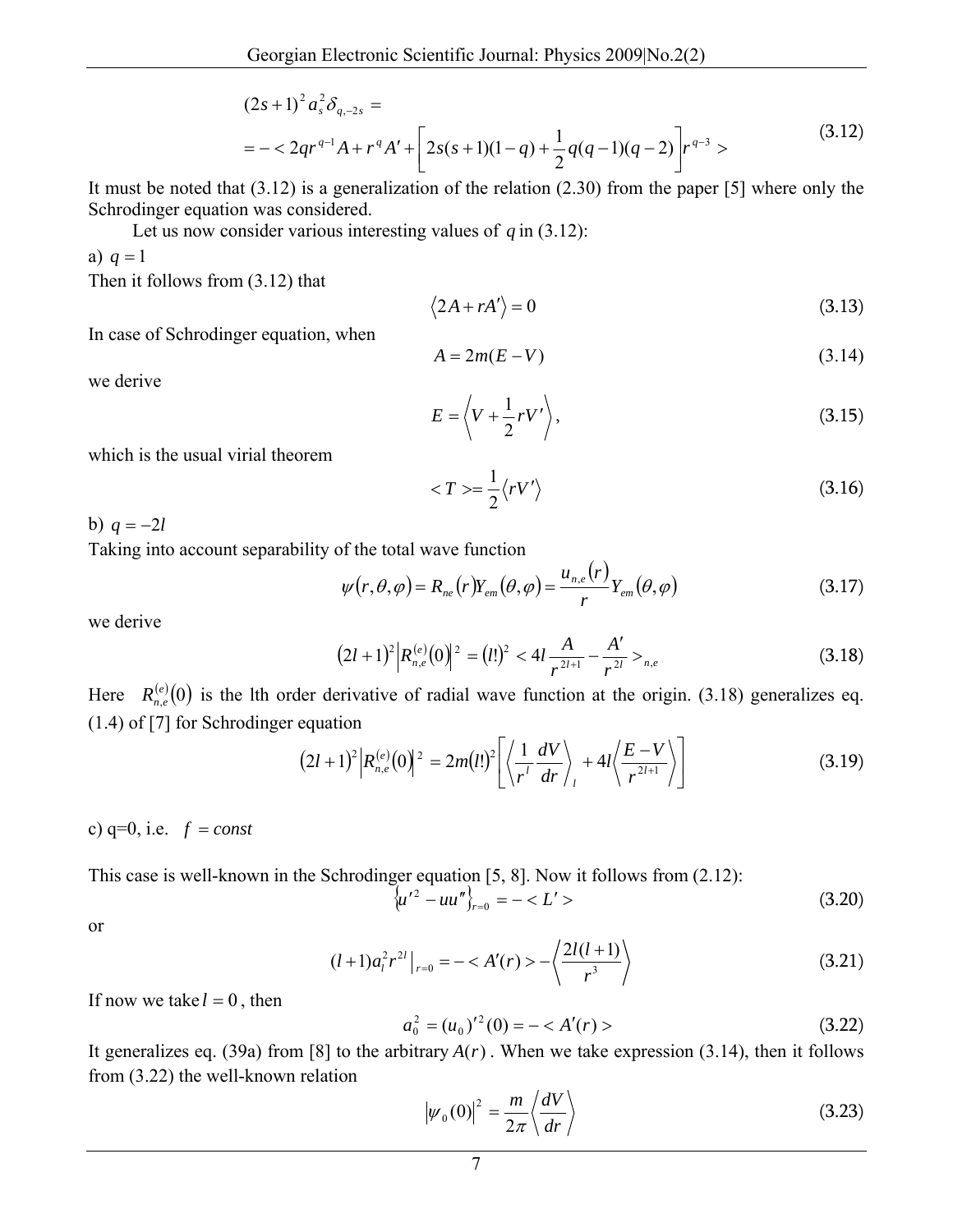In the case of  $l \neq 0$ , the LHS of (3.21) is zero and therefore we obtain

$$
2l(l+1)\left\langle \frac{1}{r^3} \right\rangle = -\left\langle A' \right\rangle \tag{3.24}
$$

which generalizes the eq. (39b) from [8] derived for the particular case of  $A(r)$  given by the (3.14). The relations (3.22) and (3.24) are formulated in terms of  $A(r)$ . Depending on equations of motion, the potential  $V(r)$  appears in various forms and one must take care, which restrictions arise on potential  $V(r)$ .

d)  $q \neq 0, 1, -2l$ 

In this case we have

$$
\langle 2qr^{q-1}A+r^qA'+\left[2l(l+1)(1-q)+\frac{1}{2}q(q-1)(q-2)\right]r^{q-3} \rangle = 0 \tag{3.25}
$$

This expression allows us to connect average values of the various degrees of *r* . For example, in the Schrodinger equation case we have

$$
2Eq\langle r^{q-1}\rangle - 2q\langle r^{q-1}V\rangle - \langle r^qV'\rangle + \frac{(q-1)}{m}\bigg[\frac{q}{4}(q-2) - l(l+1)\bigg]\langle r^{q-3}\rangle = 0 \tag{3.26}
$$

For the power-like potential,  $V = V_0 r^n$  it follows from (3.26), that

$$
2Eq\langle r^{q-1} \rangle - V_0(2q+n)\langle r^{q+n-1} \rangle + \frac{(q-1)}{m} \left[ \frac{q}{4}(q-2) - l(l+1) \right] \langle r^{q-3} \rangle = 0 \tag{3.27}
$$

If  $n = -1$ , the well-known Kramer's formula [12] follows from (3.27) for the Coulomb potential

$$
V = -\frac{\alpha}{r}, \quad \text{(i.e. } V_0 = -\alpha; \ q = s + 1)
$$
\n
$$
2E(s+1)\langle r^s \rangle + \alpha(2s+1)\langle r^{s-1} \rangle + \frac{s}{m} \left[ \frac{s^2 - 1}{4} - l(l+1) \right] \langle r^{s-2} \rangle = 0 \tag{3.28}
$$

For the particular case of  $n = 2$ , the relation for isotropic harmonic oscillator  $V = \frac{1}{2} \omega^2 r^2$ 2  $V = \frac{1}{2}\omega^2 r^2$  is derived [13]

$$
2E(s+1)\langle r^{s}\rangle - \omega^{2}(s+2)\langle r^{s+2}\rangle + \frac{s}{m}\left[\frac{s^{2}-1}{4} - l(l+1)\right]\langle r^{s-2}\rangle = 0
$$
 (3.29)

Also it is possible to derive recurrence like relations between different powers of *r* for various relativistic equations. Such relations have many applications in many physical problems [14].

ii) **Singular case.** Now

$$
\lim_{r \to 0} r^2 A(r) = -V_0; (V_0 > 0)
$$
\n(3.30)

AIt is shown in [15-16], for Schrodinger and two equal mass particles' Klein-Gordon equations, that besides the standard levels there exist additional levels as well, whose wave function behaves at small distances as

$$
u_{st} \approx a_{st} r^{\frac{1}{2} + P} \quad ; \quad u_{add} \approx a_{add} r^{\frac{1}{2} - P} \tag{3.31}
$$

where, for example, in the Schrodinger equation

$$
P = \sqrt{\left(l + 1/2\right)^2 - 2mV_0} > 0 \tag{3.32}
$$

while in the Klein-Gordon equation for two equal mass particles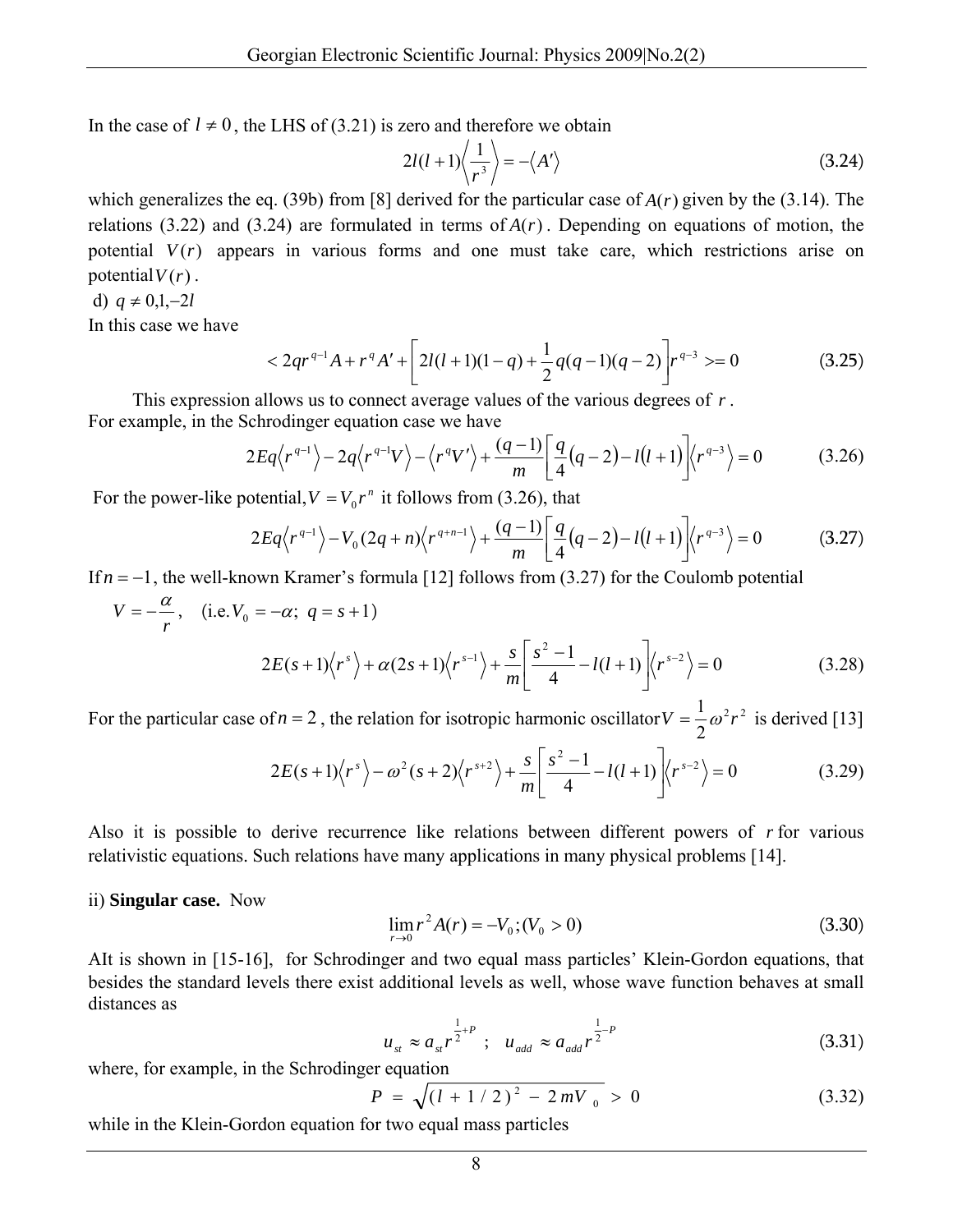$$
P = \sqrt{\left(l + 1/2\right)^2 - V_0^2/4} > 0 \tag{3.33}
$$

Likely it is possible to find P for given L for each relativistic equation. At the same time, as is indicated in [15-16], for the existence of additional levels following constraint must be satisfied

 $0 \le P < 1/2$  (3.34) which is expression of vanishing of the radial wave function  $u(r)$  at the origin,  $u(0) = 0$ . Now if we take the wave function at small distances as general form [15]

$$
u = a_{st} r^{\frac{1}{2} + P} + a_{add} r^{\frac{1}{2} - P}
$$
 (3.35)

and use  $(3.9)$  for  $f$ , then  $(2.13)$  gives

$$
(1-q)(1/2 + P - q/2)a_{st}^2 \delta_{q,1-2p} + (1-q)(1/2 - P - q/2)a_{add}^2 \delta_{q,1+2p} + [(q-1)^2 - 4P^2] a_{st} a_{add} \delta_{q,1} =
$$
  
=  $-\left\langle 2qr^{q-1}A + r^qA' + \left[ 2l(l+1)(1-q) + \frac{q}{2}(q-1)(q-2) \right] \right\rangle \left\langle r^{q-3} \right\rangle$  (3.36)

Here we must require that  $q \geq 1 - 2P$ . If  $V_0 = 0$ , i.e. if we return to the regular case (3.2), because the RHS of (3.36) remains unchanged, but the LHS transforms into the LHS of (3.12)

Let us consider various q-ss in (3.36) as above.

a)  $q=1$ ;  $P \neq 0, 0 < P < 1/2$ Then from (3.36) it follows that

$$
\langle 2A + rA' \rangle = 4P^2 a_{st} a_{add} \tag{3.37}
$$

For the Schrodinger equation this means

$$
E = \left\langle V + \frac{1}{2} r V' \right\rangle + \frac{P^2}{m} a_{st} a_{add} \tag{3.38}
$$

Therefore, for singular potential the virial theorem differs from that of regular ones by the extra term

$$
b = \frac{P^2}{m} a_{st} a_{add} \tag{3.39}
$$

This term vanishes when we take only standard or only additional solutions.

*Comment*: A Separate consideration needs the case  $P = 0$ . As is indicated in [15], we have in this case

$$
\mu_{r \to 0} \approx a_{st} r^{\frac{1}{2}} + a_{add} r^{\frac{1}{2}} \ln r \tag{3.40}
$$

Clearly  $u(0) = 0$ . Now instead of (3.36) it follows

$$
\left\langle 2qr^{q-1}A + r^qA'\right\rangle - \left[2l(l+1)(1-q) + \frac{1}{2}q(q-1)(q-2)\right]\left\langle r^{q-3}\right\rangle = 0\tag{3.41}
$$

And virial theorem for the Schrodinger theory takes the form

$$
E = \left\langle V + \frac{1}{2} r V' \right\rangle \tag{3.42}
$$

which is analogous to the regular potential case, but difference appears in averaging by the function  $(3.40).$ 

For pure singular potential

$$
V = -\frac{V_0}{r^2}; (V_0 > 0)
$$
\n(3.43)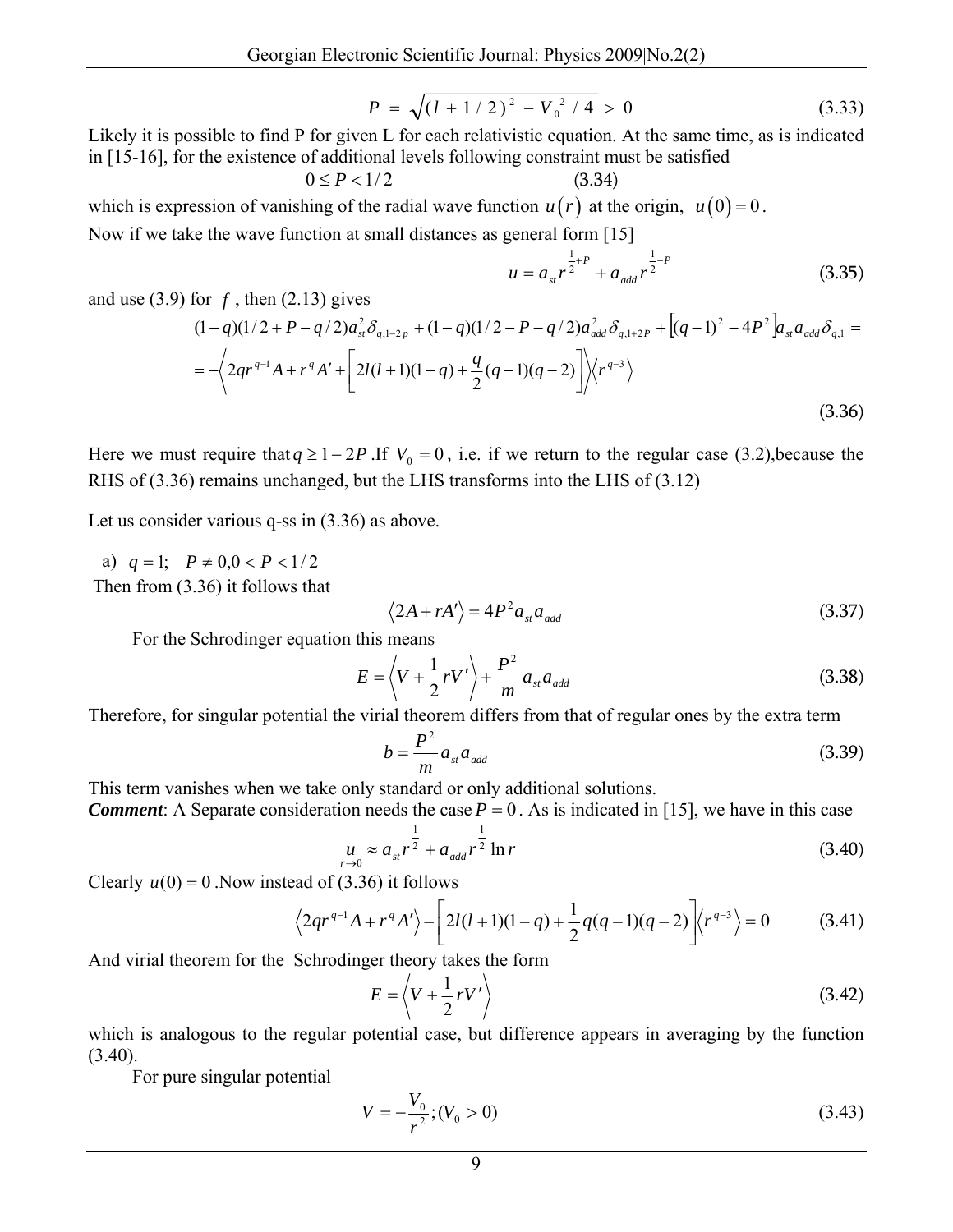it follows from (3.37) that

$$
E = \frac{P^2}{m} a_{st} a_{add} \tag{3.44}
$$

This is a single level, which appears in quantum mechanical consideration, when we retain the additional solution as necessary ingredient for providing self-adjointness of Hamiltonian via selfadjoint extension (SAE) [15].

This level disappears immediately as we neglect pure standard or pure additional solutions. It is evident that the equality (3.37) is a rather general relation leading to many physical consequences. Consider, for example, Klein-Gordon equation for two particles with equal masses*m* :

$$
u'' + \left[\frac{V^2}{4} - \frac{MV}{2} + \frac{M^2}{4} - m^2\right]u - \frac{l(l+1)}{r^2}u = 0;
$$
 (3.45)

*M* is the mass of the composite state. Comparison to  $(2.1)$  and  $(3.1)$  gives

$$
A = \frac{V^2}{4} - \frac{MV}{2} + \frac{M^2}{4} - m^2
$$

Using this in (3.36), we obtain

$$
\left\langle \frac{V^2}{2} - MV + \frac{rV'}{2}(V-M) + \frac{M^2}{2} - 2m^2 \right\rangle = 4P^2 a_{st} a_{add}
$$
 (3.46)

Let us now consider the following problem: Can two massive particles produce massless bound state in the case of the Coulomb potential (attraction or repulsion)? Existence of bound states for both cases is a consequence of the relativistic structure of Klein-Gordon equation, where for  $M = 0$  there remains only  $V^2$  in (3.45). This problem was considered in [17].

Taking  $M = 0$  in (3.46), we derive

$$
\left\langle \frac{V^2}{2} + \frac{rV'}{2}V - 2m^2 \right\rangle = 4P^2 a_{st} a_{add}
$$
 (3.47)

For the Coulomb potential one has

$$
-m^2 = 2P^2 a_{st} a_{add} \tag{3.48}
$$

and we see that there is a positive answer to this problem only if  $a_{st} \neq 0$  and  $a_{add} \neq 0$  (if  $a_{sd} a_{odd} < 0$ ). This result may be verified also by direct solution of the Klein-Gordon equation. Indeed, substituting  $M = 0$  in (3.45), one finds

$$
u'' + \left[\frac{V^2}{4} - m^2\right]u - \frac{l(l+1)}{r^2}u = 0;
$$
 (3.49)

If we take here  $V = \pm \frac{\alpha}{r}$  this equation becomes

$$
u'' + \left[ -m^2 - \frac{P^2 - 1/4}{r^2} \right] u = 0 \tag{3.50}
$$

where  $P$  is given by  $(3.33)$ . Note that this equation coincides to the Schrodinger equation with the accuracy of notations. Therefore we can use the results of our paper [15] and write down the general solution derived there

$$
u(r) = \sqrt{mr} \left\{ A I_P(mr) + B I_{-P}(mr) \right\}
$$
\n(3.51)

where  $I_p$  and  $I_p$  are the modified Bessel functions. We have the following behaviour at infinity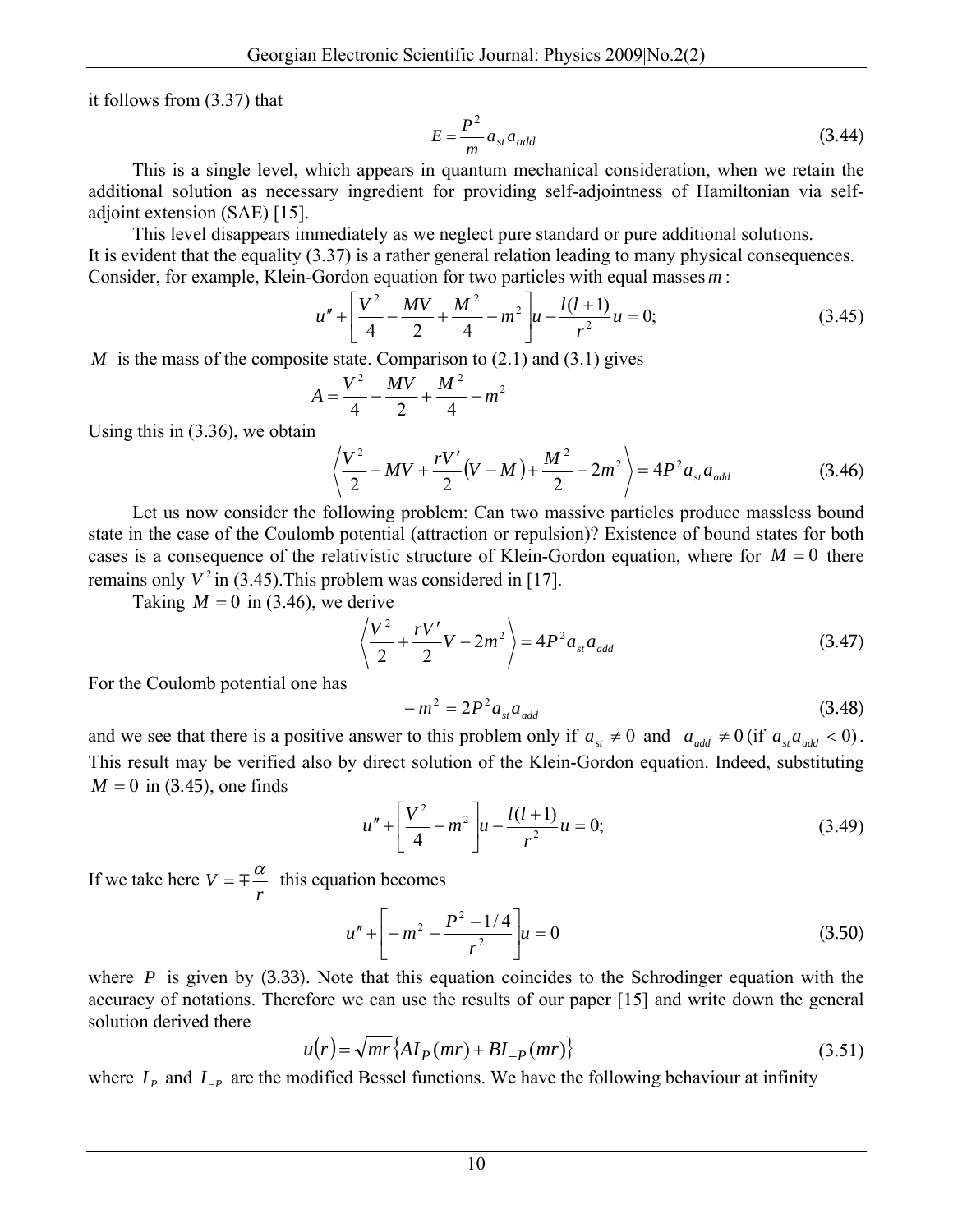$$
u(r) \approx \frac{1}{\sqrt{2\pi}} \left\{ A + B \right\} e^{mr} \tag{3.52}
$$

Requiring that  $u(r)$  vanishes at infinity as it is the case for bound state solution we have to take

$$
B = -A \tag{3.53}
$$

Remembering the well-known relation

$$
K_P(z) = \frac{\pi}{2\sin P\pi} \left[ I_{-P}(z) - I_P(z) \right] \tag{3.54}
$$

our wave function takes the form

$$
u = -A\frac{2}{\pi}\sqrt{mr}\sin P\pi \cdot K_p(mr)
$$
 (3.55)

which is exponentially damping at infinity and in the interval  $0 \le P \le 1/2$  satisfies the fundamental requirement (3.6). It is evident, that our solution is derived by the requirements

$$
A \neq 0; \quad B \neq 0 \tag{3.56}
$$

which means, that  $M = 0$  state can be derived only by SAE procedure. We see that explicit solution of Klein-Gordon equation confirms the conclusion, derived by Virial theorem.

One important remark is in order: W. Krolikowski [17] derived the same solution for  $l = 0$  state only. It is true, because  $K_p(z)$  is the only Bessel function, which behaves in a needed fashion at infinity (vanishes!). It appears that a massless bound state for Coulomb potential may be constructed from 2 massive particle in nonzero orbital momentum states as well,  $l \neq 0$  [15]. But SAE procedure is necessary.

 Owing to the fact, that repulsive case also forms a massless bound state, we conclude, that the following alternatives take place:

 Those values of SAE parameter *st add a*  $\tau = \frac{a_{add}}{a}$ , for which this strange fact occurs, must be

deflected in order to suppress such unphysical results.

(i) We must recognize, that the SAE procedure produces an *effective attraction* , which may be seen from the equation (3.50), where the factor  $\left(\frac{P^2-1}{4}\right)$  is negative in the area (3.34) and gives a quantum anticentrifugal potential, which is attractive [15].

(ii) It is not excepted that such unphysical fact is a pathology of the Klein-Gordon equation. For example if we reverse the problem and ask ourselves whether two massless particles can compose a massive bound state in Coulomb field, we can easily see that (3.46) gives a positive answer in the case of Coulomb repulsion, but not for attraction .

b) Cases  $q = 1 \pm 2P$  and  $q \neq 0, 1, -2l$  may be discussed in full analogy. One derives some recurrence like relations between average values of various powers of *r* .

### **IV. Conclusions**

 In this article we consider problems, related to the singular potentials in the light of hypervirial theorem. Main results can be summarized as follows:

1.We have derived a hypervirial theorem for the general second order differential equation.

2. For regular potentials we generalized known results concerning the Schrodinger equation

( virial theorem, wave function and its derivatives at origin, recurrence relations between average values of different powers of *r* )